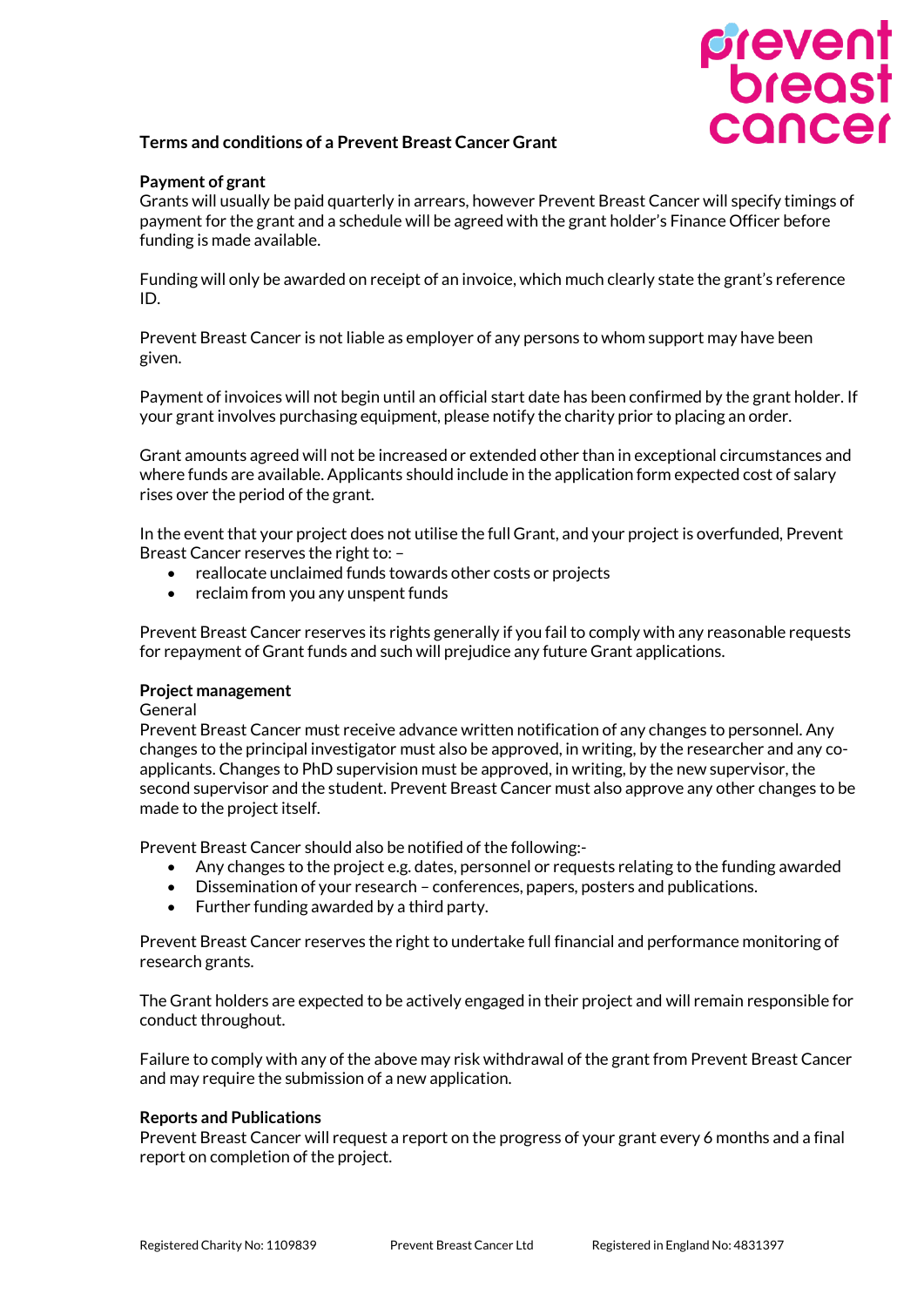

You may also be invited to present to relevant stakeholders either at a research meeting or directly to the Board of Trustees.

Failure to submit progress reports will prejudice any future support by Prevent Breast Cancer.

The grant holder must notify Prevent Breast Cancer, in advance of publication, of the acceptance of their abstract or paper for publication or presentation so that we can liaise with the publication's communications team and prepare a press release when appropriate.

Acknowledgement of the support of Prevent Breast Cancer is required in publications relating to the research including abstracts submitted to scientific meetings.

Prevent Breast Cancer's support should be acknowledged in published papers and abstracts and the Prevent Breast Cancer logo should be included on presentations. A jpeg of the logo will be sent to you for this purpose.

Electronic copies of abstracts and all published papers resulting from Prevent Breast Cancer funded/ co-funded projects must be sent to Nikki Barraclough – [nikki@preventbreastcancer.org.uk](mailto:nikki@preventbreastcancer.org.uk)

In the case of PhD studentships and fellowships the recipient agrees to itemise the Prevent Breast Cancer award in his/her curriculum vitae and in any and all publications where the award is relevant. Our logo should also be used.

### **Publicity and Media Relations**

It is important for the charity to raise its profile where appropriate; Prevent Breast Cancer supports and encourages the researcher to promote their Prevent Breast Cancer funded work with the media but strictly in consultation with the charity.

Prevent Breast Cancer will contact the researcher when appropriate to help respond to relevant media enquiries and PR initiatives about the charity's work.

When possible/ relevant Prevent Breast Cancer will promote the grant to national and local media and, may choose to write a press release for any publications or presentations that arise from the grant. Any media work undertaken by Prevent Breast Cancer will be carried out with the full involvement of the grant holder.

### **Intellectual Property**

Prevent Breast Cancer's aim is to publish as widely as possible the outcome of its research into breast cancer prevention and early diagnosis. Prevent Breast Cancer (or its agents) shall not be under an obligation to protect intellectual property and materials where, in the parties reasonable opinion, there is insufficient commercial justification to do so.

The host institute shall allow Prevent Breast Cancer to visit, meet and discuss with Prevent Breast Cancer grantees the results of their research and any potential for protection of such Intellectual Property Rights and for the commercial exploitation of their research. If, in the opinion of Prevent Breast Cancer (or its agent), any results of Prevent Breast Cancer funded research are protectable or have a potential for commercial exploitation then Prevent Breast Cancer (or its agent) will inform the host institute.

The appropriate authority in the host institute and /or the grant holder is required to consider and inform Prevent Breast Cancer (or its agent) of any results produced from or arising during the course of Prevent Breast Cancer funded research and any rights in those results, including any patents, design rights, copyright and other industrial and intellectual property rights, whether registrable or not and all scientifically useful or commercially exploitable material, know-how and data relating to any invention arising from Prevent Breast Cancer funded research ("Intellectual Property Rights")